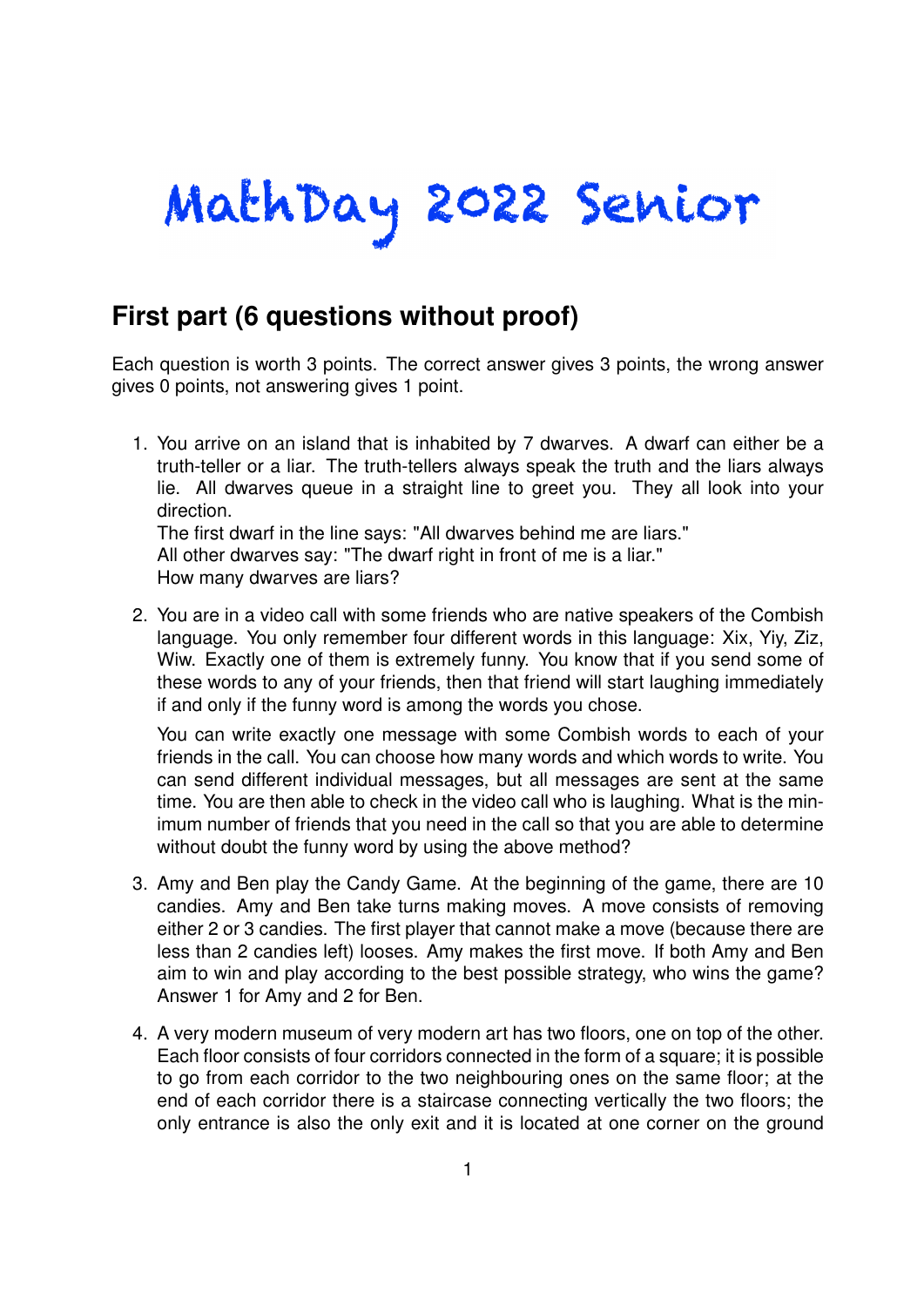floor. You want to walk along each corridor exactly once (the direction doesn't matter to you). You can walk along different tours, according to the order in which you visit the corridors. How many different tours are there, assuming that you use the stairs exactly twice?

- 5. You have a coin that when being thrown comes up heads more often than tails. You and a friend play the following game: You toss the coin twice. If the result is twice the same, you win. If the results of the tosses are different, your friend wins. Who is more likely to win? Answer 1 if you have a higher probability to win, answer 2 if your friend has a higher probability to win, answer 3 if you and your friend have the same probability to win.
- 6. You own a bag of letter-shaped pasta for children. There are 26 different letters. If you take 99 pieces of pasta from the bag, what is the largest integer number *n* such that you can be sure to have at least *n* pieces representing the same letter?